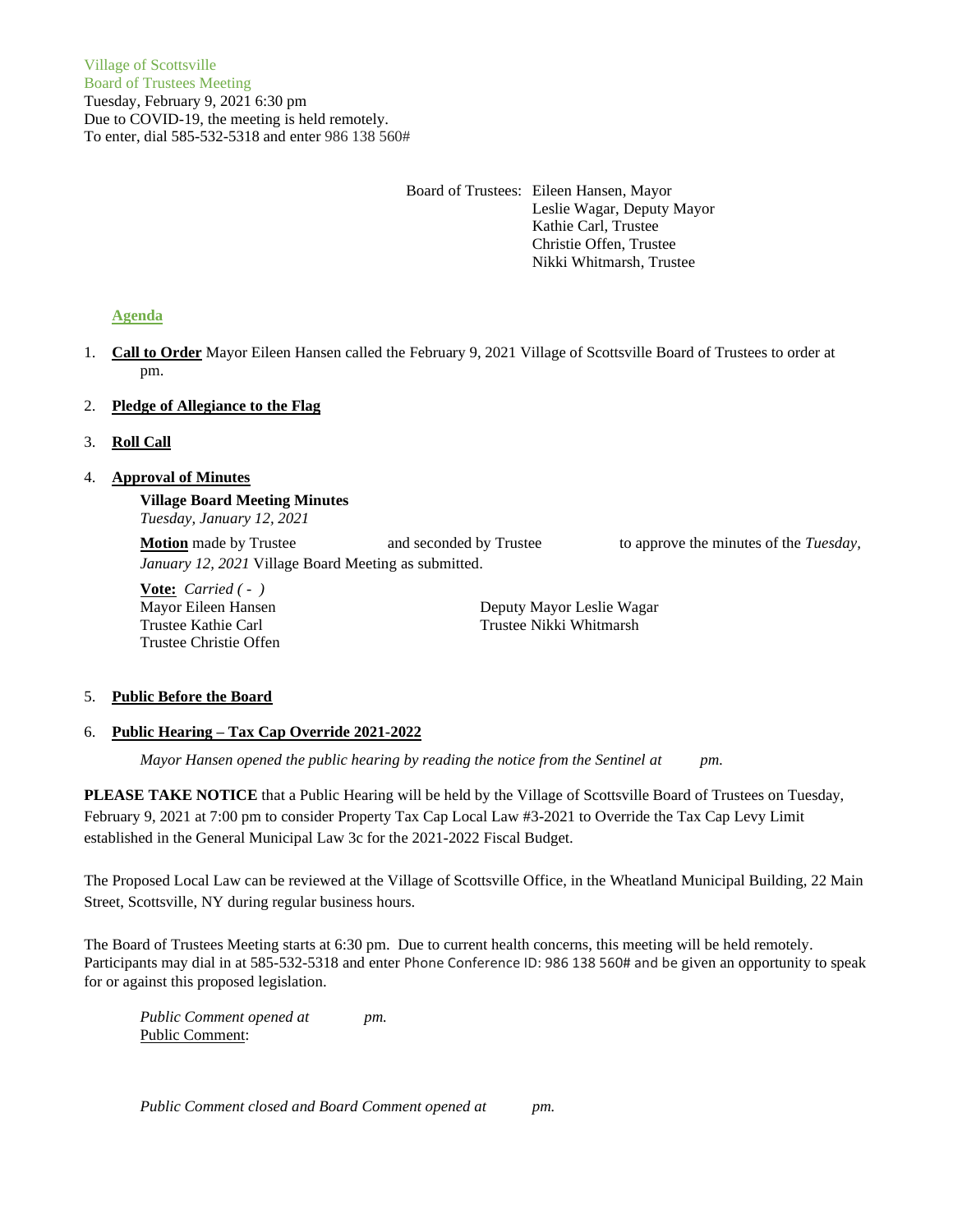#### Board Comment:

*Public Hearing closed at pm.*

| <b>Motion</b> made by Trustee     | and seconded by Trustee | to                        |
|-----------------------------------|-------------------------|---------------------------|
| <b>Vote:</b> <i>Carried</i> $(-)$ |                         |                           |
| Mayor Eileen Hansen               |                         | Deputy Mayor Leslie Wagar |
| Trustee Kathie Carl               |                         | Trustee Nikki Whitmarsh   |
| Trustee Christie Offen            |                         |                           |

## **Public Hearing – General Equipment Reserve Chainsaw**

*Mayor Hansen opened the public hearing by reading the notice from the Sentinel at pm.*

**PLEASE TAKE NOTICE** that a Public Hearing will be held by the Village of Scottsville Board of Trustees on Tuesday, February 9, 2021 at 7:15 pm to consider release of monies already on deposit in the General Equipment Reserve for the purchase of a chainsaw in an amount not to exceed \$1,400.00.

The Board of Trustees Meeting starts at 6:30 pm. Due to current health concerns, this meeting will be held remotely. Participants may dial in at 585-532-5318 and enter Phone Conference ID: 986 138 560# and be given an opportunity to speak for or against this proposed legislation.

*Public Comment opened at pm.* Public Comment:

*Public Comment closed and Board Comment opened at pm.* Board Comment:

*Public Hearing closed at pm.*

**Motion** made by Trustee and seconded by Trustee to **Vote:** *Carried ( - )* Mayor Eileen Hansen **Deputy Mayor Leslie Wagar** Trustee Kathie Carl Trustee Nikki Whitmarsh Trustee Christie Offen

#### 7. **Reports - Attorney Thomas Rzepka**

## 8. **Department Reports**

a) **Building Inspector/Code Enforcement Officer Permits Issued**

**Permits Finalized**

**Code Enforcement**

**Developments/Projects**

**New Items**

**Ongoing Items/Concerns**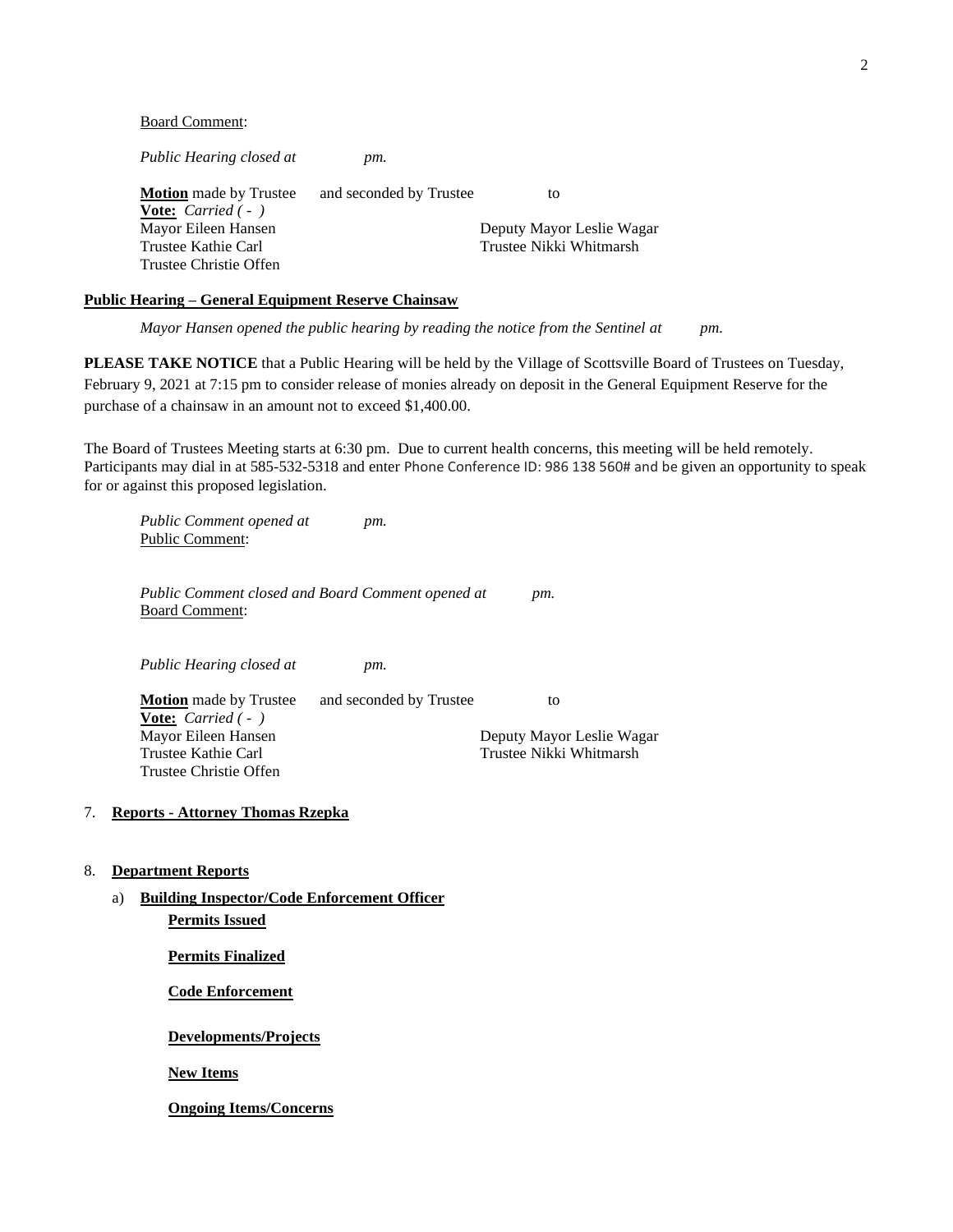### b) **DPW – Ken Bohn & Todd Schwasman**

#### **Updates**

*Purchase of a 1 - Ton Dump* **Motion** made by Trustee and seconded by Trustee to purchase1Ton dump truck. **Vote:** *Carried ( - )* Mayor Eileen Hansen Deputy Mayor Leslie Wagar Trustee Kathie Carl Trustee Nikki Whitmarsh Trustee Christie Offen

## c) **Treasurer – Katie Garner**

#### *Pay Bills:*

**Motion** made by Trustee and seconded by Trustee to approve payables on the AP Check Register Report through February 9, 2021 and prepaid bills with General Payables totaling *\$* .

**Vote:** *Carried ( - )* Trustee Christie Offen

Mayor Eileen Hansen<br>
Trustee Kathie Carl<br>
Trustee Nikki Whitmarsh Trustee Nikki Whitmarsh

## *Treasurers Report:*

Budget Transfers:

**Motion** made by Trustee and seconded by Trustee to approve the budget transfers as listed above from the February 2021 Treasurers Report.

**Vote:** *Carried ( - )* Trustee Christie Offen

Mayor Eileen Hansen Deputy Mayor Leslie Wagar Trustee Kathie Carl Trustee Nikki Whitmarsh

#### d) **Clerk – Anne Hartman**

Volleyball – Thursday nights, cleaning fees or locked bathrooms Local Laws filed with the state Staples NYS contract

#### 9. **Trustee Reports:**

Deputy Mayor Leslie Wagar – Communications

Trustee Christie Offen – DPW and Forestry Board

Trustee Nikki Whitmarsh – Planning Board/Zoning Board of Appeals

Trustee Kathie Carl - Finance